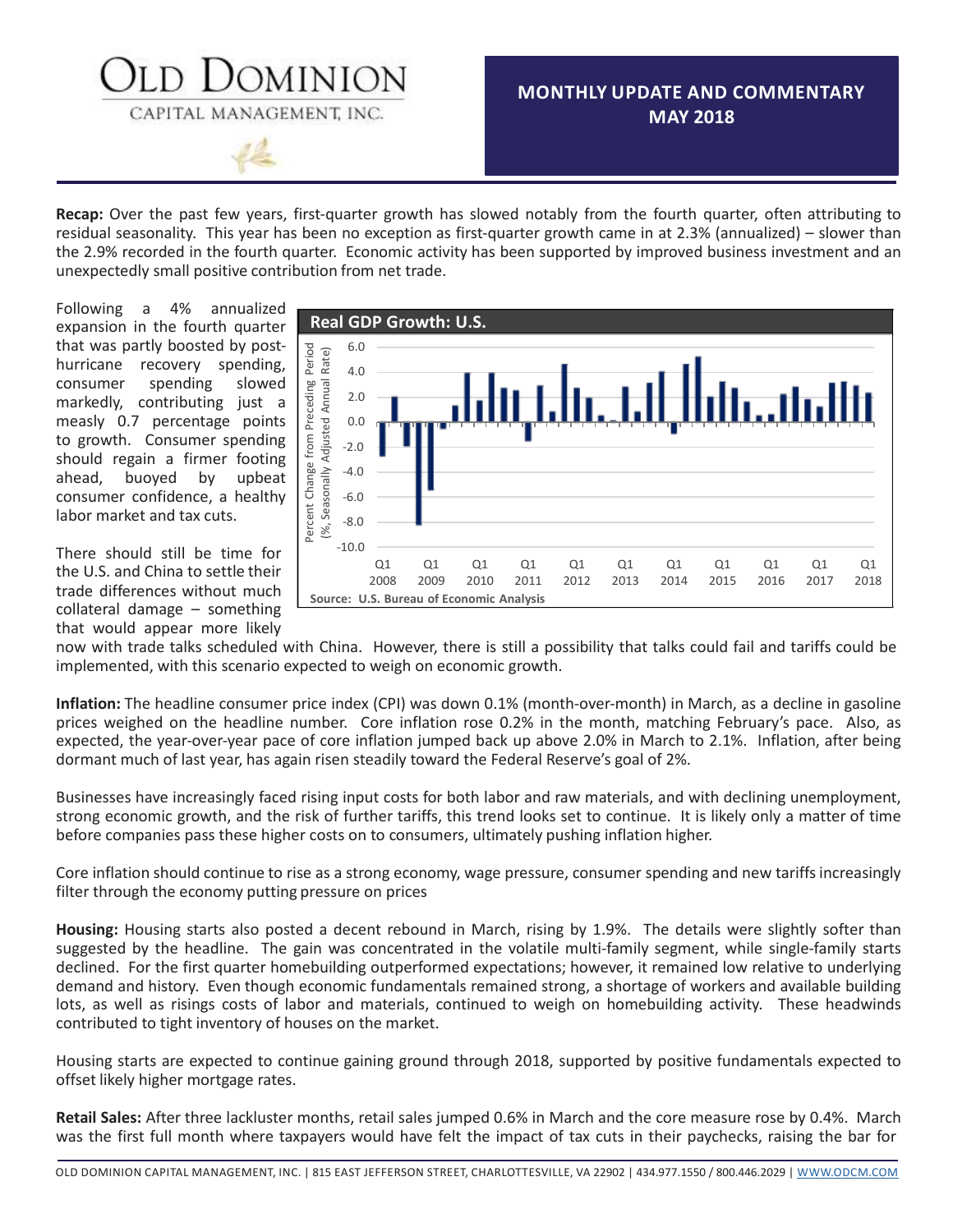# JOMINION

CAPITAL MANAGEMENT, INC.

retail sales. Consumers responded to higher after-tax income by ramping up spending on most categories of products, particularly on discretionary and big-ticket items, as well as at online retailers.

**Dollar:** The U.S. currency posted its fifth straight quarterly loss in the first three months of the year, puzzling investors who bet the dollar would benefit from corporations repatriating cash in the wake of tax cuts signed into law late last year.

Uncertainty over U.S. policy, the risks of a global trade war and an acceleration in growth abroad would mean more declines are likely in store for the dollar. If the dollar falls too rapidly, however, that could shake faith in the U.S. economy and complicate the Fed's plans to tighten monetary policy. An extended fall also could raise inflation and spark concerns that consumer prices would rise too quickly.

The threat of a trade war has certainly not had a constructive impact on the dollar. Also weighing on the dollar has been a



global economic upswing that has encouraged central bankers in Europe and Asia to take the first steps toward normalizing monetary policy after years of expansive support.

**Euro Zone:** The European Central Bank has fretted about the risk of trade wars and a stronger euro just as data suggested the eurozone's long-awaited economic recovery was losing some speed. Industrial production in the currency union unexpectedly fell in February, marking a third straight month of declines. Other recent indicators pointing to a slowdown included surveys of purchasing managers at manufacturers and service providers, retail sales data, and barometers of confidence among households and businesses.

Some of the weakness has reflected temporary factors that shouldn't hurt growth in the months to come, including a spell of unusually cold weather across Europe and strikes among German metal and electrical workers. That said, there have been other threats to the region's export-focused economy, including possible trade conflicts triggered by the U.S. administration, volatile financial markets and the U.K.'s withdrawal from the European Union.

The ECB is likely to phase out Quantitative Easing, currently running at €30 billion a month, by the end of 2018, and start raising interest rates in the second half of 2019. The ECB will move cautiously to phase out its giant bond-buying program and follow the Federal Reserve in raising interest rates.

**Global Investing:** Stock-market investors, already grappling with the tech rout and the threat of a trade war, have started to reassess a fundamental premise of the powerful rally—that world-wide economic growth is on the verge of blasting out of a long period of weakness. The world's major economies started to pick up steam together last year, in a break from years of sluggish post-crisis growth in which the U.S. often seemed like the lone bright spot. But recently, the global economic comeback has been in a bit of a rut. Investor confidence has been flagging alongside the Trump administration's increasingly protectionist bent and China's vow to retaliate, raising concerns that a trade spat will undermine growth.

Global financial markets have also started to reflect a more pessimistic view of the economy. The differential between short- and long-term U.S. Treasury yields, which tended to grow and shrink alongside the economy's prospects, has been at its narrowest in more than a decade. Manufacturing activity was down in March from the previous month in 21 of 30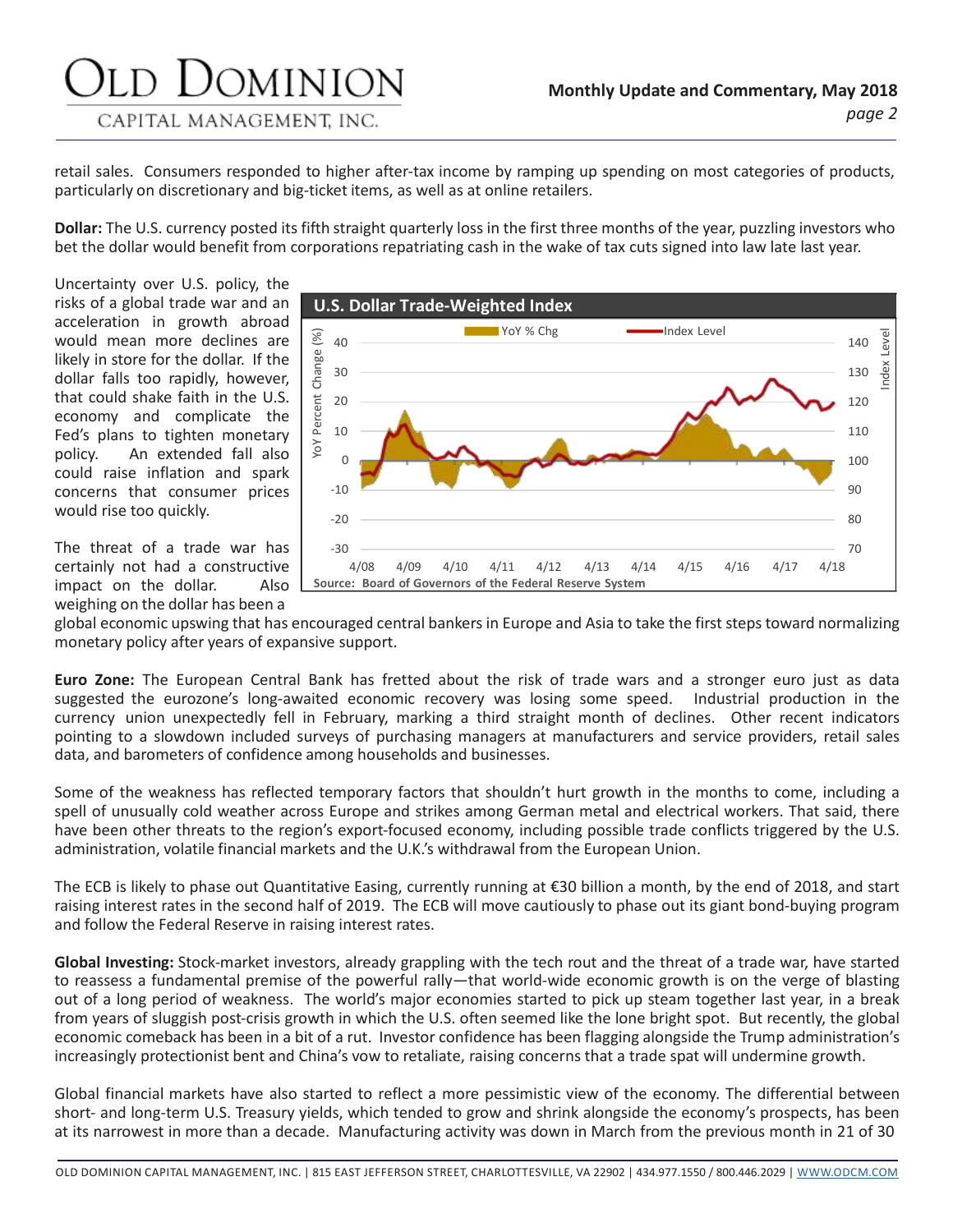## d Dominion

#### CAPITAL MANAGEMENT, INC.

countries, led by declines in Asia and Europe. Though there's little fear of an imminent global recession, the less-thanstellar numbers have forced investors to reconsider global growth.

For U.S. investors, much of the economic outlook has hinged on trade. A trade war could have massive repercussions, such as posing new challenges for the production of American goods or sparking declines in foreign demand. Even a prolonged threat could cause some companies to hold off on investment until they have more clarity.

However, even if economic growth moderated, that would not necessarily be a bad sign for stocks. Major U.S. indexes have managed to reach scores



of record highs during the current bull market, based partly on the premise that the economy is neither too hot to risk overheating nor too cold to fall into a recession.

But questions about global growth have come at a time when investors are already on edge about central banks' withdrawal of monetary stimulus. Additionally,the U.S. government has been ramping up borrowing to fund a widening budget deficit and a \$1.5 trillion tax overhaul. As the Federal government borrows and the Fed trims, less money will be available for stocks and other risky assets.

**Outlook:** The fundamentals of the U.S. economy certainly support continued momentum. The unemployment rate has held at a 17-year low since October. The tight labor market is finally starting to drive faster wage growth indicating an improvement in consumer power with wage gains outstripping inflation. These dynamics speak to underlying strength of consumer fundamentals, even before income tax cuts feed through.

Consumer spending is expected to run roughly 2.9% in real terms after the Q1 soft patch, boosted by tax cuts. With workers becoming scarce, businesses have resorted to ramping up investment. This is an encouraging sign that stronger productivity growth may be just around the corner.

There are concrete signs that inflation has firmed, on the merits of an economy with little spare capacity. In fact, the Fed's preferred inflation gauge, the core PCE deflator, has run at a 2.1% annualized pace over the past three months. As the temporary factors weighing on inflation in 2017 fade, price growth will accelerate. Now, new tariffs and fiscal stimulus will tilt the balance of risks for inflation to the upside.

With respect to America's major trading partners, underlying inflation dynamics have improved in a majority of advanced economies over the last year, but in most cases are still lagging behind the U.S. rate. Layering on the fact that tax reform improves U.S. competitiveness relative to its peers and tariffs incentivize production inside America's borders, discretion from other central banks seems prudent. The Fed has a tricky balancing act in weighing how quickly to raise interest rates given the uncertainty about how the economy will respond to tax cuts and spending increases.

**Sources:** Department of Commerce, Department of Labor, Institute for Supply Management.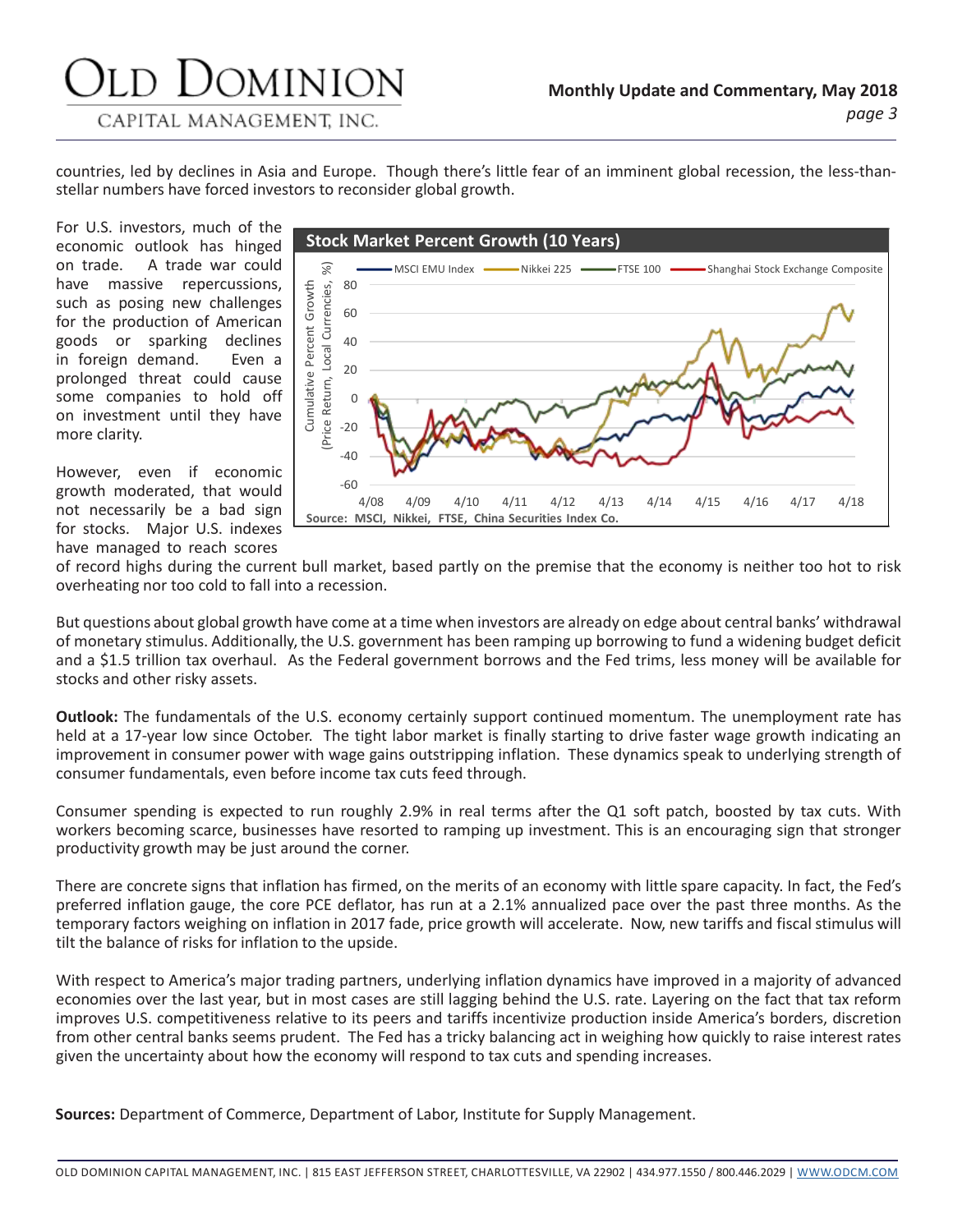### Old Dominion

CAPITAL MANAGEMENT, INC.

#### **Index Performance as of 4/30/18**

|                                            | 1 Week  | 1 Month | QTD     | 3 Month  | YTD      | 1 Year  | 3 Year  | 5 Year  |
|--------------------------------------------|---------|---------|---------|----------|----------|---------|---------|---------|
| <b>Russell</b>                             |         |         |         |          |          |         |         |         |
| <b>3000 Value</b>                          | $-0.93$ | 0.43    | 0.43    | $-5.85$  | $-2.40$  | 7.42    | 7.77    | 10.50   |
| 3000                                       | $-0.88$ | 0.38    | 0.38    | $-5.26$  | $-0.27$  | 13.05   | 10.20   | 12.75   |
| 3000 Growth                                | $-0.83$ | 0.33    | 0.33    | $-4.70$  | 1.82     | 18.78   | 12.60   | 14.97   |
| <b>1000 Value</b>                          | $-0.94$ | 0.33    | 0.33    | $-6.14$  | $-2.51$  | 7.50    | 7.66    | 10.52   |
| 1000                                       | $-0.84$ | 0.34    | 0.34    | $-5.54$  | $-0.35$  | 13.17   | 10.25   | 12.84   |
| 1000 Growth                                | $-0.76$ | 0.35    | 0.35    | $-4.96$  | 1.77     | 18.96   | 12.84   | 15.13   |
| <b>Mid Cap Value</b>                       | $-0.70$ | 0.50    | 0.50    | $-4.22$  | $-2.02$  | 6.83    | 7.81    | 10.97   |
| Mid Cap                                    | $-0.92$ | $-0.15$ | $-0.15$ | $-4.22$  | $-0.61$  | 11.17   | 8.28    | 11.77   |
| Mid Cap Growth                             | $-1.19$ | $-0.94$ | $-0.94$ | $-4.21$  | 1.21     | 16.87   | 9.08    | 12.76   |
| <b>2000 Value</b>                          | $-0.85$ | 1.73    | 1.73    | $-2.16$  | $-0.95$  | 6.53    | 9.27    | 10.36   |
| 2000                                       | $-1.28$ | 0.86    | 0.86    | $-1.79$  | 0.78     | 11.54   | 9.64    | 11.74   |
| 2000 Growth                                | $-1.67$ | 0.10    | 0.10    | $-1.44$  | 2.40     | 16.60   | 9.89    | 13.07   |
| <b>Standard &amp; Poors</b>                |         |         |         |          |          |         |         |         |
| <b>S&amp;P 500</b>                         | $-0.82$ | 0.38    | 0.38    | $-5.77$  | $-0.38$  | 13.27   | 10.57   | 12.96   |
| <b>Consumer Disc</b>                       | 0.50    | 2.36    | 2.36    | $-3.49$  | 5.53     | 16.82   | 13.09   | 15.53   |
| <b>Consumer Staples</b>                    | 0.05    | $-4.32$ | $-4.32$ | $-12.52$ | $-11.13$ | $-6.14$ | 4.17    | 7.01    |
| <b>Energy</b>                              | 0.01    | 9.36    | 9.36    | $-0.86$  | 2.92     | 12.43   | $-0.40$ | 1.57    |
| <b>Financials</b>                          | $-1.49$ | $-0.37$ | $-0.37$ | $-7.32$  | $-1.32$  | 18.60   | 14.11   | 14.75   |
| <b>Health Care</b>                         | $-0.24$ | 1.22    | 1.22    | $-6.25$  | $-0.02$  | 10.91   | 6.50    | 13.57   |
| <b>Industrials</b>                         | $-4.38$ | $-2.79$ | $-2.79$ | $-9.13$  | $-4.31$  | 8.85    | 10.62   | 13.55   |
| <b>Information Technology</b>              | $-0.71$ | 0.09    | 0.09    | $-3.72$  | 3.62     | 24.65   | 19.01   | 20.46   |
| <b>Materials</b>                           | $-3.11$ | 0.15    | 0.15    | $-9.14$  | $-5.37$  | 9.18    | 6.37    | 9.79    |
| <b>Real Estate</b>                         | 2.01    | $-0.62$ | $-0.62$ | $-3.79$  | $-5.61$  | 0.95    | 4.70    | 5.73    |
| <b>Telecom Services</b>                    | $-2.26$ | $-0.98$ | $-0.98$ | $-8.89$  | $-8.39$  | $-2.58$ | 2.42    | 2.52    |
| <b>Utilities</b>                           | 2.45    | 2.10    | 2.10    | 1.85     | $-1.27$  | 3.22    | 9.06    | 8.35    |
| Other U.S. Equity                          |         |         |         |          |          |         |         |         |
| Dow Jones Industrial Avg.                  | $-1.17$ | 0.34    | 0.34    | $-7.09$  | $-1.63$  | 18.09   | 13.44   | 12.97   |
| Wilshire 5000 (Full Cap)                   | $-0.88$ | 0.53    | 0.53    | $-5.25$  | $-0.17$  | 13.02   | 10.02   | 12.58   |
| <b>International Equity - Broad Market</b> |         |         |         |          |          |         |         |         |
| <b>MSCI EAFE</b>                           | 0.09    | 2.28    | 2.28    | $-4.09$  | 0.72     | 14.51   | 4.94    | 5.90    |
| <b>MSCI EM</b>                             | 0.56    | $-0.44$ | $-0.44$ | $-6.80$  | 0.97     | 21.71   | 6.00    | 4.74    |
| <b>MSCI Frontier Markets</b>               | $-0.71$ | $-3.15$ | $-3.15$ | $-3.73$  | 1.79     | 21.84   | 5.45    | 7.18    |
| <b>MSCI ACWI</b>                           | $-0.33$ | 0.95    | 0.95    | $-5.36$  | $-0.02$  | 14.16   | 7.43    | 8.80    |
| <b>MSCI ACWI Ex USA</b>                    | 0.24    | 1.60    | 1.60    | $-4.90$  | 0.40     | 15.91   | 5.01    | 5.46    |
| <b>MSCI AC Asia Ex Japan</b>               | 1.19    | 0.71    | 0.71    | $-5.75$  | 1.38     | 24.01   | 6.95    | 7.98    |
| International Equity - Country Region      |         |         |         |          |          |         |         |         |
| <b>MSCI Brazil</b>                         | $-0.69$ | $-3.99$ | $-3.99$ | $-7.66$  | 7.88     | 21.38   | 9.39    | $-1.38$ |
| <b>MSCI BRIC</b>                           | 1.30    | $-0.49$ | $-0.49$ | $-8.74$  | 1.73     | 26.88   | 6.27    | 5.93    |
| <b>MSCI China</b>                          | 1.93    | $-0.02$ | $-0.02$ | $-9.51$  | 1.79     | 35.27   | 4.96    | 11.07   |
| <b>MSCI Europe</b>                         | $-0.30$ | 2.77    | 2.77    | $-4.44$  | 0.73     | 13.65   | 4.26    | 6.05    |
| <b>MSCI India</b>                          | 1.01    | 4.12    | 4.12    | $-6.35$  | $-3.12$  | 12.60   | 8.08    | 7.86    |
| <b>MSCI Japan</b>                          | 0.60    | 0.67    | 0.67    | $-2.94$  | 1.51     | 19.19   | 7.35    | 7.25    |
| <b>MSCI EM Latin America</b>               | $-0.64$ | $-1.27$ | $-1.27$ | $-5.74$  | 6.65     | 17.78   | 6.14    | $-2.06$ |
| <b>MSCI Russia</b>                         | 0.76    | $-7.43$ | $-7.43$ | $-10.07$ | 1.24     | 11.89   | 7.28    | $-0.36$ |